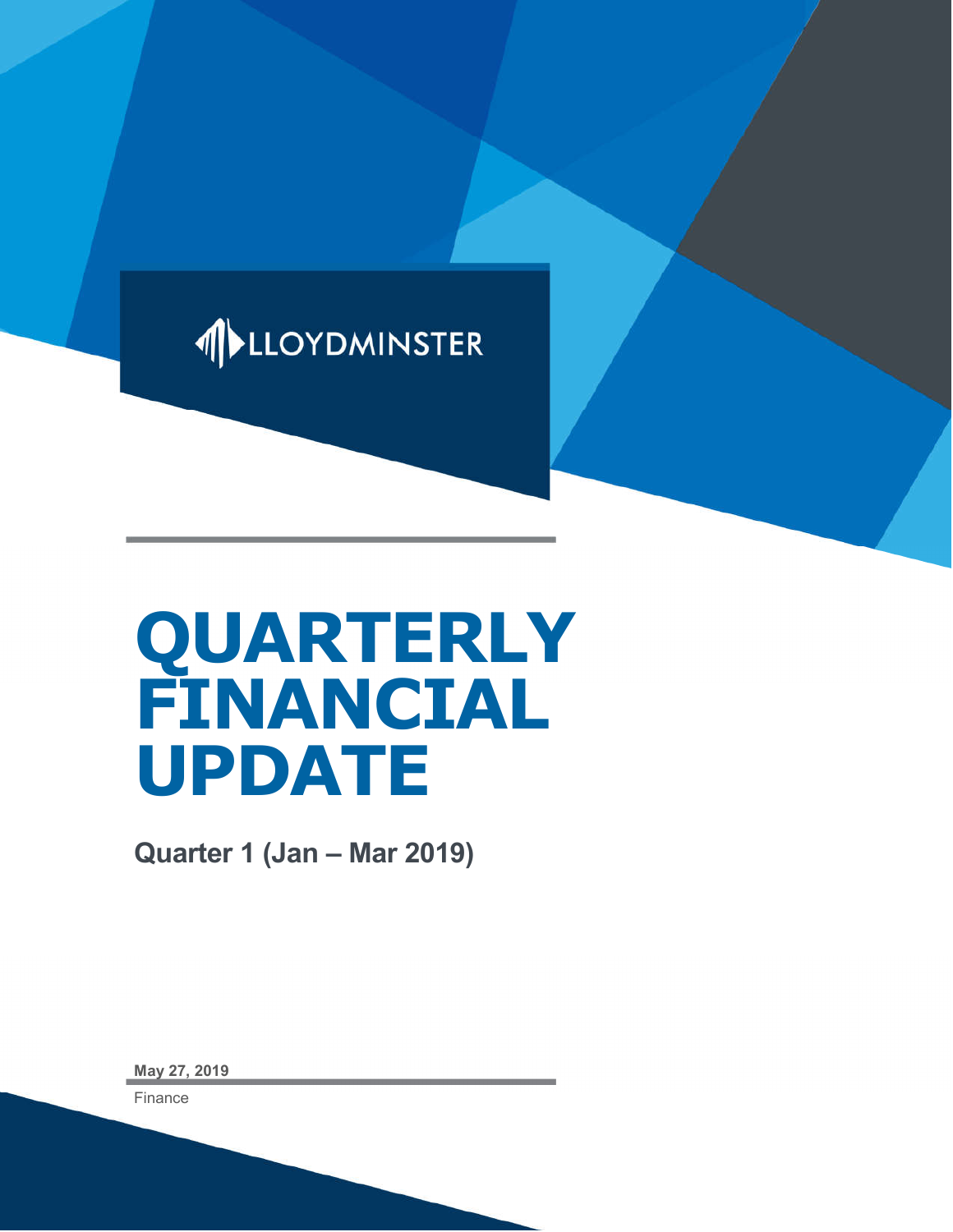

## **OPERATING BUDGET VS. ACTUAL**

For the three-month period ending March 31, 2019

|                                         |    | <b>Actuals</b><br>(3 months) | <b>Budget</b><br>$(12$ months) |          | Variance \$<br>(Budget Remaining) | Variance %<br>(Budget Spent) | <b>Notes</b> |
|-----------------------------------------|----|------------------------------|--------------------------------|----------|-----------------------------------|------------------------------|--------------|
| <b>Revenues</b>                         |    |                              |                                |          |                                   |                              |              |
| <b>Net Municipal Taxes</b>              | \$ | 2,840,054                    | \$<br>36,139,139               | \$       | 33,299,084                        | 8%                           | (1)          |
| User Fees & Sale of Goods               |    | 7,799,055                    | 33,315,111                     |          | 25,516,057                        | 23%                          |              |
| <b>Government Transfers</b>             |    | 270,442                      | 3,800,898                      |          | 3,530,456                         | 7%                           | (2)          |
| <b>Penalties and Cost of Taxes</b>      |    | 212,991                      | 1,586,300                      |          | 1,373,309                         | 13%                          |              |
| Licenses and Permits                    |    | 617,398                      | 1,033,814                      |          | 416,417                           | 60%                          | (3)          |
| Franchise Fees and Concession Contracts |    | 1,113,029                    | 6,067,903                      |          | 4,954,874                         | 18%                          |              |
| Investment Income                       |    | 434,832                      | 1,110,500                      |          | 675,668                           | 39%                          | (4)          |
| Other Income                            |    | (263)                        | 240                            |          | 503                               | $-110%$                      |              |
| <b>Transfers from Reserves</b>          |    |                              | 5,151,611                      |          | 5,151,611                         | 0%                           | (5)          |
| <b>Total Revenues</b>                   | \$ | 13,287,538                   | \$<br>88,205,516 \$            |          | 74,917,978                        |                              |              |
| <b>Expenditures</b>                     |    |                              |                                |          |                                   |                              |              |
| Salaries, Wages & Benefits              | \$ | 5,867,471                    | \$<br>31,081,635               | \$       | 25,214,164                        | 19%                          | (6)          |
| <b>Contracted Services</b>              |    | 4,288,342                    | 19,795,693                     |          | 15,507,351                        | 22%                          |              |
| Goods and Materials                     |    | 499,225                      | 3,449,798                      |          | 2,950,573                         | 14%                          | (7)          |
| Cost of Sales                           |    |                              | 1,294,259                      |          | 1,294,259                         | 0%                           | (8)          |
| Transfers to Local Boards or Agencies   |    | 731,742                      | 1,852,965                      |          | 1,121,223                         | 39%                          | (9)          |
| Interest on Long-Term Debt              |    | 108,926                      | 978,884                        |          | 869,959                           | 11%                          |              |
| <b>Principal Debt Payments</b>          |    | 612,047                      | 2,218,362                      |          | 1,606,315                         | 28%                          |              |
| <b>Bank Charges</b>                     |    | 394                          | 91,190                         |          | 90,796                            | 0%                           |              |
| <b>Utilities</b>                        |    | 954,648                      | 6,148,590                      |          | 5,193,942                         | 16%                          |              |
| <b>Transfers to Reserves</b>            |    |                              | 21,234,139                     |          | 21,234,139                        | 0%                           | (10)         |
| Other                                   |    | 905                          | 60,000                         |          | 59,095                            | 2%                           |              |
| <b>Total Expenditures</b>               | \$ | 13,063,701                   | \$<br>88,205,516 \$            |          | 75,141,815                        |                              |              |
| Surplus/(Deficit)                       | \$ | 223,837                      | \$                             | $(0)$ \$ | (223, 837)                        |                              |              |

#### **Notes:**

(1) 2019 taxes are due in Q2. Prepaid taxes collected between July 2018 and March 2019 are recognized in Q1.

(2) Majority of operating grants not yet received in Q1 (SK Revenue Sharing; AB Police Grant; FCSS).

(3) Annual business licenses are due in Q1 and the majority have been collected.

(4) Investment income budget is conservative due to the volatility of interest rates.

(5) Re-allocation from operating reserves and internal departments not yet allocated.

(6) Salaries and wages increase in Q2/Q3 due to hiring of summer students and seasonal workers.

(7) Goods and materials increase in Q2/Q3 due to increased seasonal activity and construction.

(8) Land development costs typically accrued on an annual basis.

(9) The majority of FCSS transfers are paid in Q1.

(10) Transfers not yet allocated; Includes transfers to capital reserves (\$14.2M), operating reserves (\$2.2M), and internal departments (\$4.8M).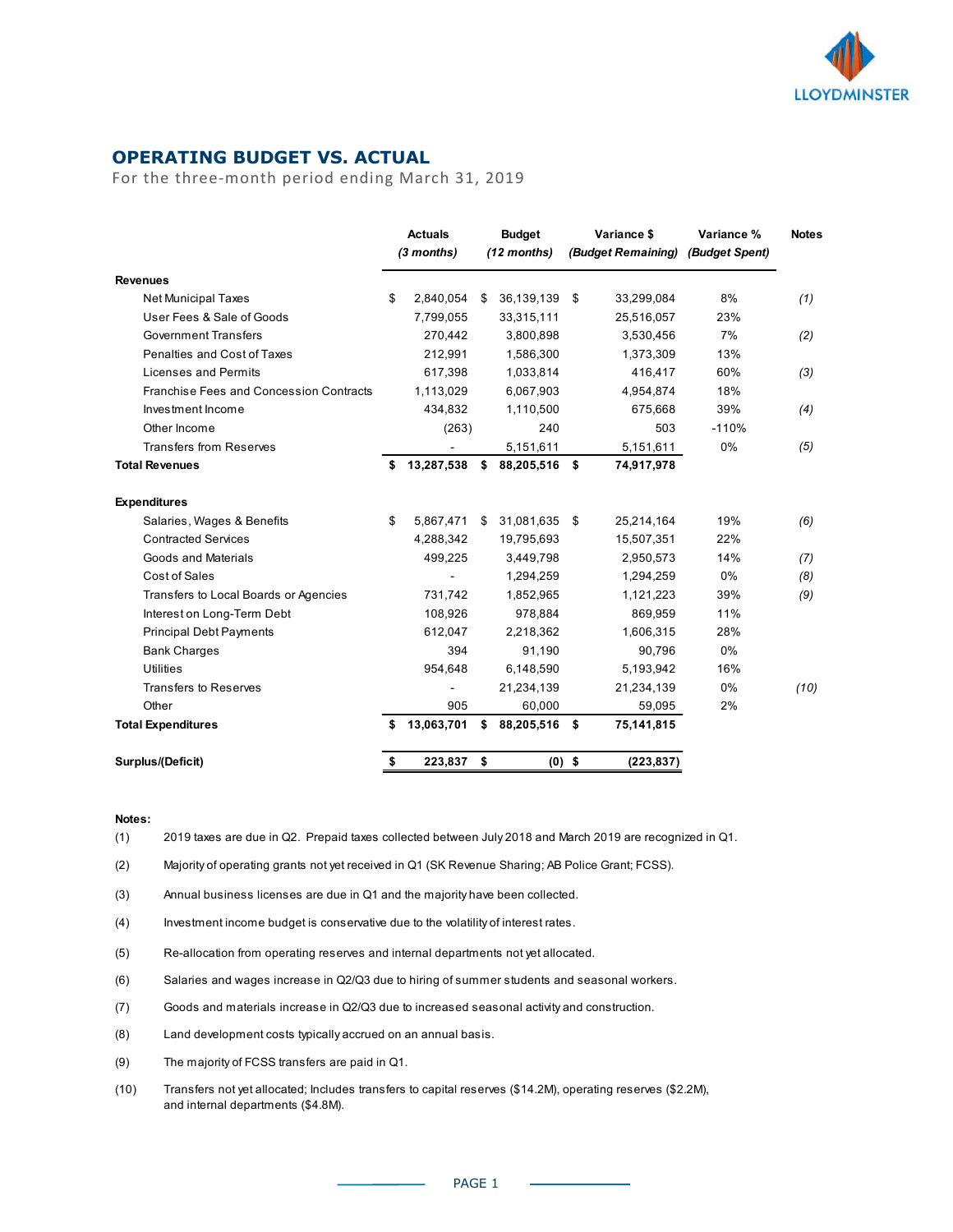

## **OPERATING BUDGET VS. ACTUAL BY DEPARTMENT**

For the three-month period ending March 31, 2019

|                                  |    | <b>Actuals</b><br>$(3$ months) |     | <b>Budget</b><br>$(12$ months) | Variance \$<br>(Budget Remaining) |            | Variance %<br>(Budget Spent) | <b>Notes</b> |
|----------------------------------|----|--------------------------------|-----|--------------------------------|-----------------------------------|------------|------------------------------|--------------|
| <b>Revenues</b>                  |    |                                |     |                                |                                   |            |                              |              |
| General Government               | \$ | 5,397,723                      | \$  | 51,971,213                     | - \$                              | 46,573,491 | 10%                          | (1)          |
| <b>Protective Services</b>       |    | 234,902                        |     | 2,227,718                      |                                   | 1,992,816  | 11%                          |              |
| <b>Transportation Services</b>   |    | 184.005                        |     | 835,145                        |                                   | 651,140    | 22%                          |              |
| <b>Environmental Services</b>    |    | 5,927,329                      |     | 24,559,073                     |                                   | 18,631,744 | 24%                          | (2)          |
| <b>Public Health and Welfare</b> |    | 205,377                        |     | 698,578                        |                                   | 493,201    | 29%                          |              |
| Planning and Development         |    | 162,754                        |     | 2,709,364                      |                                   | 2,546,610  | 6%                           | (3)          |
| <b>Recreation and Culture</b>    |    | 1,175,449                      |     | 5,204,425                      |                                   | 4,028,976  | 23%                          |              |
| <b>Total Revenues</b>            | \$ | 13,287,538                     | \$  | 88,205,516                     | - \$                              | 74,917,978 |                              |              |
| <b>Expenditures</b>              |    |                                |     |                                |                                   |            |                              |              |
| General Government               | \$ | 3,183,646                      | -\$ | 26,438,092                     | - \$                              | 23,254,446 | 12%                          |              |
| <b>Protective Services</b>       |    | 2,818,794                      |     | 14,301,208                     |                                   | 11,482,415 | 20%                          |              |
| <b>Transportation Services</b>   |    | 2,029,008                      |     | 12,033,404                     |                                   | 10.004.396 | 17%                          |              |
| <b>Environmental Services</b>    |    | 1,235,870                      |     | 14,474,614                     |                                   | 13,238,744 | 9%                           |              |
| <b>Public Health and Welfare</b> |    | 552,874                        |     | 1,275,894                      |                                   | 723,020    | 43%                          | (4)          |
| Planning and Development         |    | 611,049                        |     | 5,276,139                      |                                   | 4,665,090  | 12%                          |              |
| <b>Recreation and Culture</b>    |    | 2,632,460                      |     | 14,406,164                     |                                   | 11,773,704 | 18%                          |              |
| <b>Total Expenditures</b>        | \$ | 13,063,701                     | \$  | 88,205,516 \$                  |                                   | 75,141,815 |                              |              |
| Surplus/(Deficit)                | \$ | 223,837                        | \$  | $(0)$ \$                       |                                   | (223, 837) |                              |              |

#### **Notes:**

(1) 2019 taxes are due in Q2. Prepaid taxes collected between July 2018 and March 2019 are recognized in Q1.

(2) Includes Water Services, Wastewater Collection and Landfill.

(3) Minimal amount of lot sales and building permits issued in Q1.

(4) Includes FCSS transfers; the majority of FCSS transfers are paid in Q1.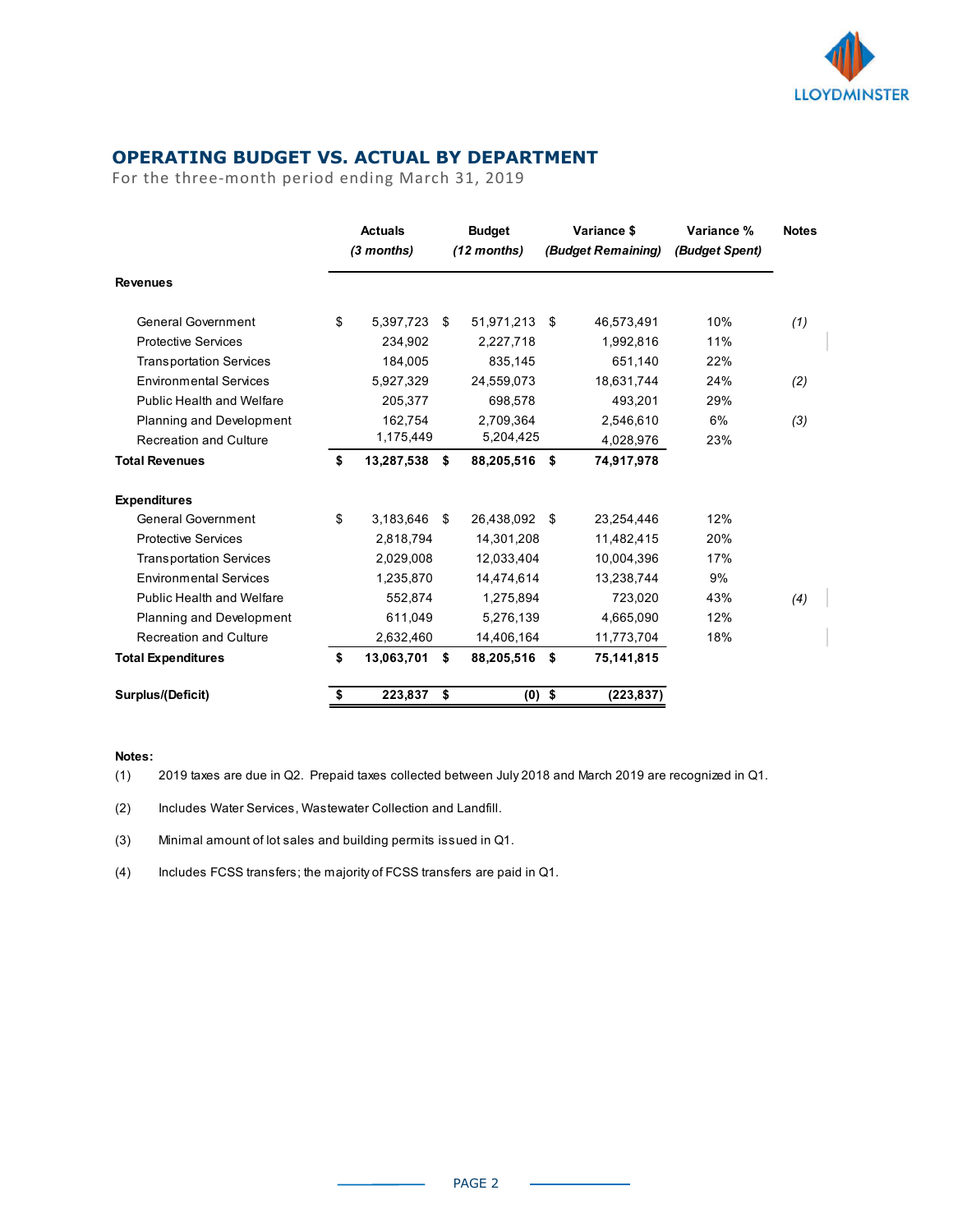

## **STATEMENT OF FINANCIAL POSITION**

As at March 31, 2019

|                                                 | Mar 31, 2019         |     | Dec 31, 2018    | <b>Notes</b> |
|-------------------------------------------------|----------------------|-----|-----------------|--------------|
| <b>Financial Assets</b>                         |                      |     |                 |              |
| Cash                                            | \$<br>25,386,825     | -\$ | 24,646,225      |              |
| Short-Term Investments                          | 29,017,952           |     | 31,580,567      | (1)          |
| Land and Inventories for Resale                 | 17,522,953           |     | 17,514,243      |              |
| Taxes Receivable and Grants in Lieu             | 2,109,518            |     | 2,022,546       |              |
| Trade and Other Receivables                     | 5,023,160            |     | 6,818,783       | (2)          |
| Long-Term Investments                           | 7,036,755            |     | 7,036,755       |              |
| <b>Total Financial Assets</b>                   | \$<br>86,097,162 \$  |     | 89,619,119      |              |
| <b>Financial Liabilities</b>                    |                      |     |                 |              |
| Accounts Payable and Accrued Liabilities        | \$<br>4,576,905      | -\$ | 8,550,276       | (3)          |
| Deferred Revenue                                | 5,791,754            |     | 7,957,497       | (4)          |
| Deposit Liabilities                             | 971,139              |     | 962,631         |              |
| <b>Employee Benefit Obligations</b>             | 928,704              |     | 1,363,774       | (5)          |
| <b>Other Current Liabilities</b>                | 21,119               |     | 20,988          |              |
| Long-Term Debt                                  | 34,460,121           |     | 35,072,168      |              |
| <b>Contaminated Sites</b>                       | 305,824              |     | 305,824         |              |
| <b>Provision for Landfill Closure</b>           | 1,219,223            |     | 1,219,223       |              |
| <b>Total Financial Liabilities</b>              | \$<br>48,274,790 \$  |     | 55,452,380      |              |
| <b>Net Financial Assets</b>                     | \$<br>37,822,372 \$  |     | 34,166,739      |              |
| <b>Non-Financial Assets</b>                     |                      |     |                 |              |
| Inventory for Consumption                       | \$<br>570,703 \$     |     | 685,902         |              |
| <b>Prepaid Expenses</b>                         | 307,175              |     | 209,567         |              |
| <b>Tangible Capital Assets</b>                  | 745,163,675          |     | 745,163,675     |              |
| <b>Accumulated Depreciation</b>                 | (274, 999, 498)      |     | (274, 999, 498) | (6)          |
| Work in Progress                                | 4,017,392            |     | 2,122,026       | (7)          |
| <b>Total Non-Financial Assets</b>               | \$<br>475,059,447 \$ |     | 473,181,671     |              |
| <b>Accumulated Surplus</b>                      | \$<br>512,881,819    | \$  | 507,348,410     |              |
| <b>Accumulated Surplus &amp; Reserves</b>       |                      |     |                 |              |
| <b>Accumulated Surplus</b>                      | \$<br>472,780,405    | -\$ | 467,246,996     | (8)          |
| <b>Restricted Reserves</b>                      | 10,251,485           |     | 10,251,485      |              |
| <b>Unrestricted Reserves</b>                    | 29,849,929           |     | 29,849,929      |              |
| <b>Total Accumulated Surplus &amp; Reserves</b> | \$<br>512,881,819    | \$  | 507,348,410     |              |

#### **Notes:**

(1) Investment(s) reached maturity in Q1.

(2) Receivables due from 2018 collected in Q1.

(3) Payables accrued from 2018 paid in Q1.

(4) Deferred revenue includes prepaid taxes; taxes collected between July 2018 and March 2019 were recognized as revenue in Q1.

(5) Employee benefit obligations include employee leave which are accrued on an annual basis, such as vacation and sick leave.

(6) Accumulated depreciation is calculated on an annual basis.

(7) Work in progress from 2018/2019 capital projects.

(8) Accumulated surplus is subject to change; true surplus/deficit will be calculated at year-end.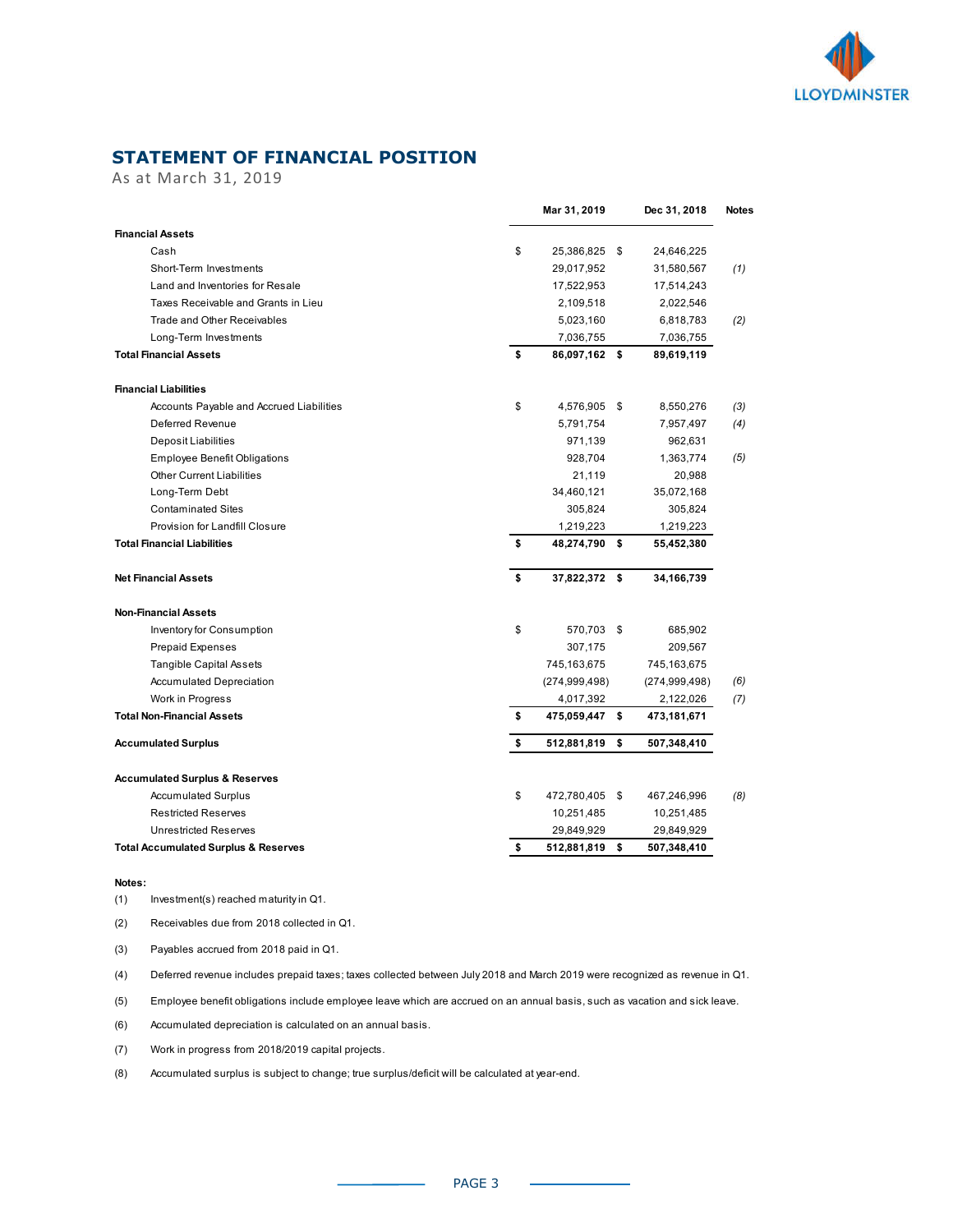

## **CAPITAL BUDGET VS. ACTUAL BY DEPARTMENT**

For the three-month period ending March 31, 2019

|                       | <b>Project</b><br>Count | <b>Actuals</b><br>$(3$ months) |                          | <b>Budget</b><br>$(12$ months) | Variance \$<br>(Budget Remaining) |    | Variance %<br>(Budget Spent) |     |
|-----------------------|-------------------------|--------------------------------|--------------------------|--------------------------------|-----------------------------------|----|------------------------------|-----|
| <b>Projects</b>       |                         |                                |                          |                                |                                   |    |                              |     |
| Complete              | 6                       | \$                             | 106.797                  | \$                             | 107.768                           | \$ | 971                          | 99% |
| In Progress           | 33                      |                                | 3,567,907                |                                | 28,212,987                        |    | 24,645,080                   | 13% |
| <b>Not Started</b>    | 160                     |                                | $\overline{\phantom{0}}$ |                                | 20,952,638                        |    | 20,952,638                   | 0%  |
| <b>Total Projects</b> | 199                     |                                | 3,674,704                | \$                             | 49,273,393                        | S  | 45,598,689                   |     |

For a detailed list of the capital budget vs. actual, please refer to appendix 1.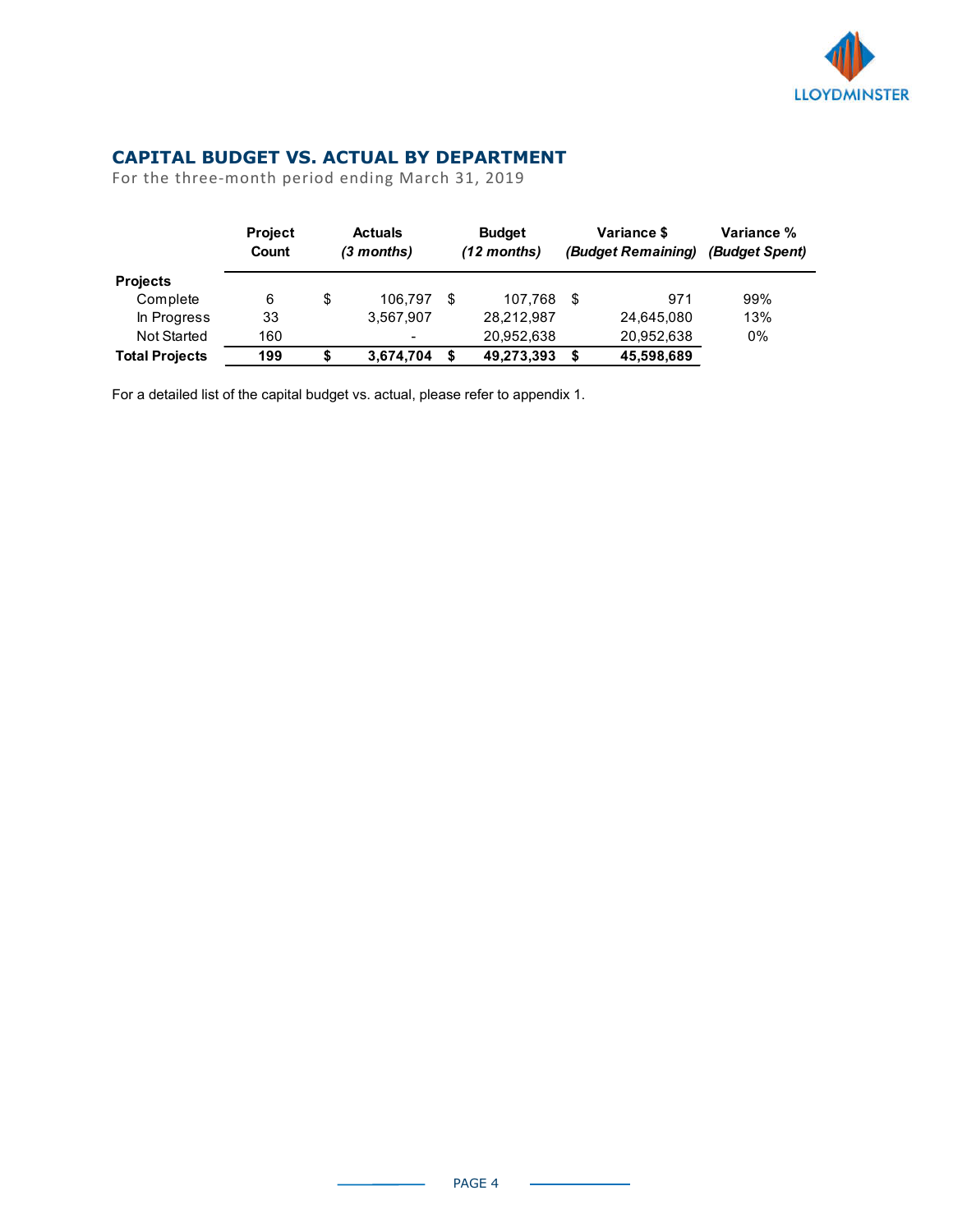#### **APPENDIX 1 - CAPITAL BUDGET VS. ACTUAL DETAILED LIST**

For the three-month period ending March 31, 2019

|                                                                                                                                             | <b>Actuals</b><br>(3 months)   | <b>Budget</b><br>(12 months) | Variance \$<br>(Budget Remaining) (Budget Spent) | Variance %      |
|---------------------------------------------------------------------------------------------------------------------------------------------|--------------------------------|------------------------------|--------------------------------------------------|-----------------|
| Capital Projects & One-Time Expenditures                                                                                                    |                                |                              |                                                  |                 |
| 1713601 - Engineering - 2017 Street Improvement Program Carry-Over                                                                          | ÷                              | 20,000                       | 20,000                                           | 0.00%           |
| 1813204 - IT - Carry Over - AMI Water Meter Reads                                                                                           | ٠                              | 10,000                       | 10,000                                           | 0.00%           |
| 1813205 - IT - Network Hardware                                                                                                             |                                | 5,000                        | 5,000                                            | 0.00%           |
| 1813207 - IT - Server and Storage Hardware                                                                                                  | 16,050                         | 20,000                       | 3,950                                            | 80.25%          |
| 1813210 - IT - Desktop Hardware                                                                                                             | 51,035                         | 68,400                       | 17,365                                           | 74.61%          |
| 1813212 - IT - Application Software (Recreation Software)<br>1813213 - IT - Secondary 911 Location                                          | $\blacksquare$                 | 55,000<br>55,000             | 55,000<br>55,000                                 | 0.00%<br>0.00%  |
| 1813214 - IT - Carry Over - Diamond Financial System                                                                                        | 22,804                         | 52,000                       | 29,196                                           | 43.85%          |
| 1813217 - IT - Application Software (Pearl Timesheet Enhancement)                                                                           | $\blacksquare$                 | 10,000                       | 10,000                                           | 0.00%           |
| 1813401 - Finance - Office Furniture                                                                                                        | 3,312                          | $\blacksquare$               | (3,312)                                          | N/A             |
| 1813602 - Engineering - Wastewater Treatment Plant                                                                                          | 27.545                         | 9,000,000                    | 8,972,455                                        | 0.31%           |
| 1813603 - Engineering - Drainage Channel Improvements (52 St & 62 Ave)                                                                      | 2,114,062                      | 3,978,316                    | 1,864,254                                        | 53.14%          |
| 1813604 - Engineering - Neale Edmunds Control Structure Improvements                                                                        |                                | 64,130                       | 64,130                                           | 0.00%           |
| 1813605 - Engineering - 2018 Street Improvement Program                                                                                     | ÷.                             | 368,800                      | 368,800                                          | 0.00%           |
| 1813606 - Engineering - 2018 Water & Sewer Replacement Program                                                                              | 96,581                         | 428,590                      | 332,009                                          | 22.53%          |
| 1813607 - Engineering - Carry Over - Landfill Cell 1.3                                                                                      | 19,440                         | 380,000                      | 360,560                                          | 5.12%           |
| 1813608 - Engineering - 2018 Traffic Signal Hardware Replacement                                                                            | ٠                              | 203,000                      | 203,000                                          | 0.00%           |
| 1813610 - Engineering - GIS Aerial Photo Update                                                                                             |                                | 100,000                      | 100,000                                          | 0.00%           |
| 1813612 - Engineering - East Storm Channel Rehabilitation                                                                                   | 572,357                        | 1,148,246                    | 575,889                                          | 49.85%          |
| 1813613 - Engineering - Street Rehabilitation (12-44 St/40 Ave)                                                                             | 9,933                          | 2,591,980                    | 2,582,047                                        | 0.38%           |
| 1813615 - Engineering - River Intake Dam Construction                                                                                       | 22,306                         | 230,000                      | 207,695                                          | 9.70%           |
| 1813616 - Engineering - Sanitary Main Replacement (36-40 St/48 Ave)                                                                         | 39,038                         | 1,314,000                    | 1,274,962                                        | 2.97%           |
| 1813618 - Engineering - Drainage Channel Improvements (East, Lake K)                                                                        | 45,867<br>$\sim$               | 585,000                      | 539.133                                          | 7.84%           |
| 1813619 - Engineering - Traffic Signal Installation (25 St & 59 Ave)<br>1813620 - Engineering - Leachate Management System                  | 23,176                         | 20,000<br>2,170,000          | 20,000<br>2,146,824                              | 0.00%<br>1.07%  |
| 1813621 - Engineering - Grading & Ditch Work (67 St)                                                                                        | ٠                              | 4,851                        | 4,851                                            | 0.00%           |
| 1813622 - Engineering - Parkview Storm Water Management Pond                                                                                | $\sim$                         | 116,760                      | 116,760                                          | 0.00%           |
| 1823001 - Fire Services - Equipment Replacement                                                                                             | $\overline{a}$                 | 40,000                       | 40,000                                           | 0.00%           |
| 1823002 - Fire Services - #14 Pumper Replacement                                                                                            | $\tilde{\phantom{a}}$          | 424,833                      | 424,833                                          | 0.00%           |
| 1823003 - Fire Services - Fire Station #1 Renovation                                                                                        | 14,278                         | 20,000                       | 5,722                                            | 71.39%          |
| 1832004 - Roadway Services - LED Traffic Light Upgrade                                                                                      | $\sim$                         | 50,000                       | 50,000                                           | 0.00%           |
| 1834001 - Airport - Generator                                                                                                               | $\overline{\phantom{a}}$       | 300,000                      | 300,000                                          | 0.00%           |
| 1834004 - Airport - Taxiway Rehabilitation                                                                                                  | $\tilde{\phantom{a}}$          | 250,000                      | 250,000                                          | 0.00%           |
| 1834005 - Airport - Runway Rehabilitation                                                                                                   |                                | 5,790,274                    | 5,790,274                                        | 0.00%           |
| 1841001 - Water Services - Water Meter Replacement Program                                                                                  | 239,146                        | 266,523                      | 27,377                                           | 89.73%          |
| 1841103 - Water Treatment Plant - Turbidity Meters                                                                                          |                                | 5,000                        | 5,000                                            | 0.00%           |
| 1841107 - Water Treatment Plant - Chemical Feeder System (Carbon)                                                                           |                                | 205,000                      | 205,000                                          | 0.00%           |
| 1841108 - Water Treatment Plant - Chemical Feeder System (Lime)                                                                             | ÷,                             | 195,000                      | 195,000                                          | 0.00%           |
| 1842002 - Wastewater Collection - Neale Edmunds Refurbishment                                                                               | ÷,                             | 120,000                      | 120,000                                          | 0.00%           |
| 1842102 - Wastewater Treatment Plant - Lagoon Desludging                                                                                    | 8<br>÷.                        | 1,880,400                    | 1,880,392                                        | 0.00%           |
| 1842103 - Wastewater Treatment Plant - Cell 2 Diffuser and Airline Upgrade<br>1842106 - Wastewater Treatment Plant - SCADA Historian Set-Up |                                | 241,800                      | 241,800                                          | 0.00%           |
| 1842107 - Wastewater Treatment Plant - Baffle Curtain Replacement                                                                           |                                | 27,000<br>92,000             | 27,000<br>92,000                                 | 0.00%<br>0.00%  |
| 1843003 - Landfill - Operations Review                                                                                                      |                                | 17,000                       | 17,000                                           | 0.00%           |
| 1843004 - Landfill - Residential Limit Program                                                                                              |                                | 10,000                       | 10,000                                           | 0.00%           |
| 1854001 - Cemetery - Cemetery Study                                                                                                         |                                | 50,000                       | 50,000                                           | 0.00%           |
| 1854003 - Cemetery - Concrete Cemetery Ribbons                                                                                              |                                | 20,000                       | 20,000                                           | 0.00%           |
| 1861202 - Land Division - Landscaping (Fencing)                                                                                             | 3,187                          |                              | (3, 187)                                         | N/A             |
| 1861203 - Land Division - Landscaping                                                                                                       | 60,191                         | 79,836                       | 19,645                                           | 75.39%          |
| 1861204 - Land Division - North East Area Structure Plan                                                                                    | 7,577                          | 230,000                      | 222,423                                          | 3.29%           |
| 1861307 - BM - Furniture Replacement                                                                                                        | ٠                              | 3,737                        | 3,737                                            | 0.00%           |
| 1861314 - BM - Vehicle                                                                                                                      | $\overline{\phantom{a}}$       | 40,000                       | 40,000                                           | 0.00%           |
| 1861317 - BM - RCMP - Concrete Island and Bollards                                                                                          | ٠                              | 4,902                        | 4,902                                            | 0.00%           |
| 1871003 - BMASP - Amphitheatre Rehabilitation                                                                                               | 2,400                          | 20,000                       | 17,600                                           | 12.00%          |
| 1871203 - Parks - Beautification Projects                                                                                                   | ٠                              | 30,000                       | 30,000                                           | 0.00%           |
| 1871204 - Parks - Fencing Replacement                                                                                                       | $\overline{\phantom{a}}$<br>÷, | 20,000                       | 20,000                                           | 0.00%           |
| 1871210 - Parks - Playground Replacement Program<br>1873001 - BAC - Storage Shed                                                            | 3,650                          | 60,000<br>5,000              | 60,000<br>1,350                                  | 0.00%<br>73.00% |
| 1873003 - BAC - Spray Park Mechanical Storage Building Upgrade                                                                              | ä,                             | 23,000                       | 23,000                                           | 0.00%           |
| 1873004 - BAC - Waterslide Upgrade                                                                                                          | $\overline{\phantom{a}}$       | 90,000                       | 90,000                                           | 0.00%           |
| 1873009 - BAC - Sound System                                                                                                                |                                | 20,000                       | 20,000                                           | 0.00%           |
| 1873101 - LGCC - Irrigation System Upgrade                                                                                                  |                                | 626,000                      | 626,000                                          | 0.00%           |
| 1873103 - LGCC - Exterior Renovations                                                                                                       | $\tilde{\phantom{a}}$          | 150,181                      | 150,181                                          | 0.00%           |
| 1873118 - LGCC - Interior Renovations                                                                                                       | $\overline{\phantom{a}}$       | 7,000                        | 7,000                                            | 0.00%           |
| 1873123 - LGCC - Carry Over - Exterior Building Upgrade                                                                                     | 68,784                         | 434,047                      | 365,263                                          | 15.85%          |
| 1873207 - ODP - Pool Deck Drainage Project                                                                                                  | 24,675                         | 100,000                      | 75,325                                           | 24.68%          |
| 1873208 - ODP - Exterior Renovations                                                                                                        | $\sim$                         | 10,000                       | 10,000                                           | 0.00%           |
| 1873210 - ODP - Replacement Sand for Filters                                                                                                | $\sim$                         | 3,125                        | 3,125                                            | 0.00%           |
| 1873308 - SSC - Fitness Equipment                                                                                                           | 17,603                         | 30,649                       | 13,046                                           | 57.44%          |
| 1873309 - SSC - Interior Renovations - Fitness Desk Replacement                                                                             |                                | 4,200                        | 4,200                                            | 0.00%           |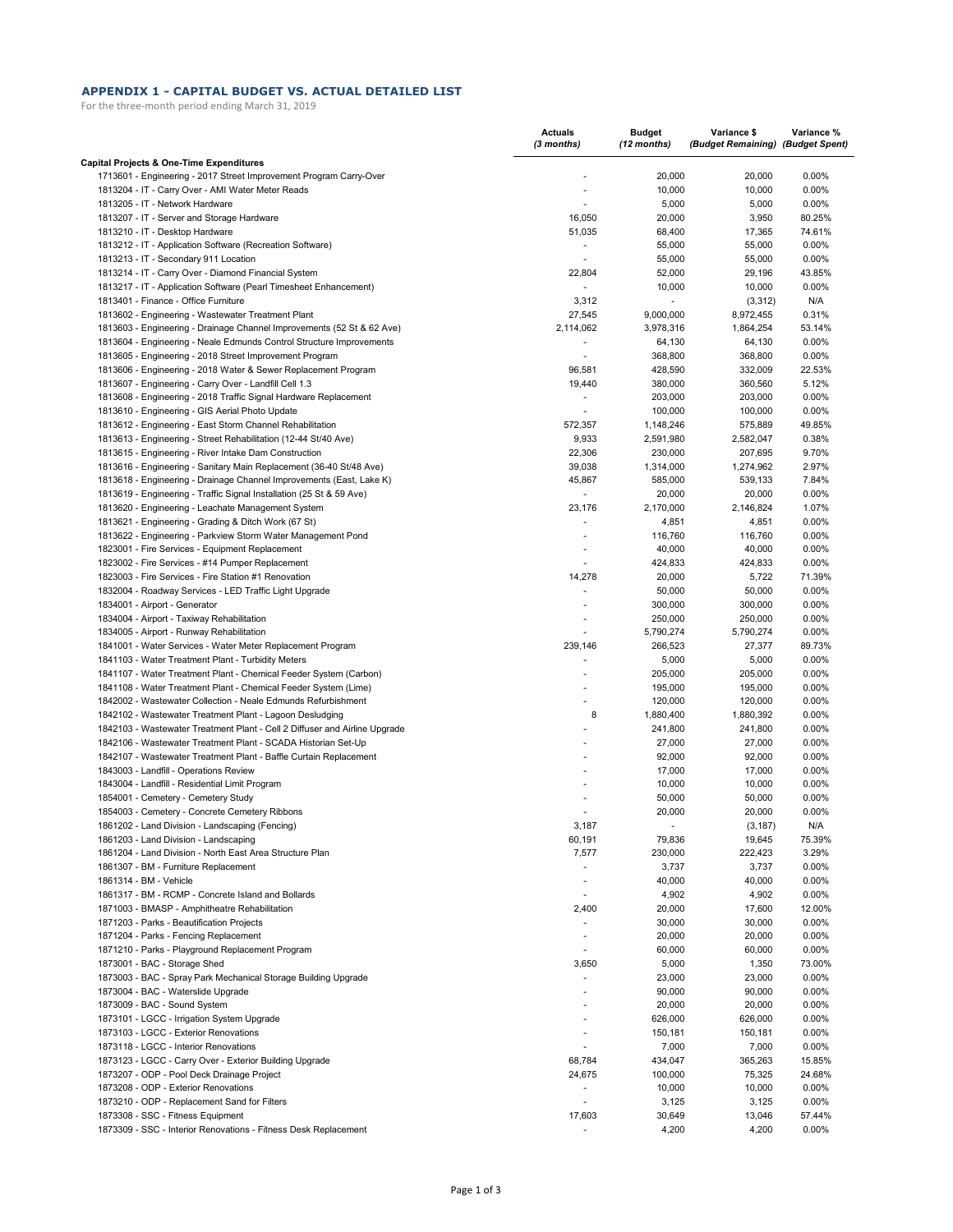|                                                                                                                       | <b>Actuals</b><br>(3 months)                         | Budget<br>(12 months) | Variance \$<br>(Budget Remaining) (Budget Spent) | Variance %     |
|-----------------------------------------------------------------------------------------------------------------------|------------------------------------------------------|-----------------------|--------------------------------------------------|----------------|
| Capital Projects & One-Time Expenditures                                                                              |                                                      |                       |                                                  |                |
| 1873315 - SSC - Security (Card Access)                                                                                |                                                      | 7,000                 | 7,000                                            | 0.00%          |
| 1873316 - SSS - Facility Lighting Replacement Phase 2 (LED Project 1 of 2)                                            |                                                      | 150,000               | 150,000                                          | 0.00%          |
| 1873319 - SSC - Interior Renovations - Fitness Gym Turnstile                                                          |                                                      | 15,000                | 15,000                                           | 0.00%          |
| 1873403 - AM - Interior Renovations                                                                                   | ٠                                                    | 4,737                 | 4,737                                            | 0.00%          |
| 1873506 - CCC - Electrical Panel Upgrade<br>1873601 - Plant Operators - RR - Chiller Replacement                      | $\overline{a}$                                       | 60,000<br>160,000     | 60,000<br>160,000                                | 0.00%<br>0.00% |
| 1873602 - RR - Cooling Floor Header Replacement                                                                       |                                                      | 82,572                | 82,572                                           | 0.00%          |
| 1874001 - Programming - Event Tents                                                                                   | 5,468                                                | 5,768                 | 300                                              | 94.80%         |
| 1912001 - Study/Plan - Document Management Review                                                                     | ÷,                                                   | 30,000                | 30,000                                           | 0.00%          |
| 1913211 - IT - Application Software (Golf Course Management Software)                                                 |                                                      | 15,000                | 15,000                                           | 0.00%          |
| 1913212 - IT - Security Upgrades (LFILL - Cameras)                                                                    |                                                      | 15,000                | 15,000                                           | 0.00%          |
| 1913213 - IT - Security Upgrades (River Intake - Cameras)                                                             |                                                      | 15,000                | 15,000                                           | 0.00%          |
| 1913215 - IT - Security Upgrades (SSC - Cameras)                                                                      |                                                      | 15,000                | 15,000                                           | 0.00%          |
| 1913216 - IT - Security Upgrades (LGCC - Maintenance Shop)                                                            | ٠                                                    | 6,500                 | 6,500                                            | 0.00%          |
| 1913217 - IT - Multi-function printers<br>1913607 - Engineering - GIS Strategic Plan                                  |                                                      | 16,000<br>75,000      | 16,000<br>75,000                                 | 0.00%<br>0.00% |
| 1913609 - Engineering - Traffic Signal Network Timing & Coordination                                                  |                                                      | 225,000               | 225,000                                          | 0.00%          |
| 1913610 - Engineering - Drainage Improvement (75 Avenue / 29-44Street)                                                |                                                      | 300,000               | 300,000                                          | 0.00%          |
| 1913611 - Engineering - Neale Edmunds Storm System Improvements                                                       | ä,                                                   | 250,000               | 250,000                                          | 0.00%          |
| 1913612 - Engineering - Permanent Rain Gauge Installations                                                            | ä,                                                   | 10,000                | 10,000                                           | 0.00%          |
| 1913613 - Engineering - NW Drainage Channel                                                                           | 5,000                                                | 25,000                | 20,000                                           | 20.00%         |
| 1913620 - Engineering - 2019 Street Improvement Program                                                               | 18,714                                               | 3,000,000             | 2,981,286                                        | 0.62%          |
| 1913621 - Engineering - 2019 Water & Sewer Replacement Program                                                        | ÷,                                                   | 2,500,000             | 2,500,000                                        | 0.00%          |
| 1913623 - Engineering - Traffic Signal Installation - Commercial Development (75 Avenue)                              | ٠                                                    | 250,000               | 250,000                                          | 0.00%          |
| 1913624 - Engineering - Dangerous Goods /Truck Route Establishment                                                    | ٠                                                    | 150,000               | 150,000                                          | 0.00%          |
| 1913632 - Engineering - 2019 Traffic Signal Hardware Replacement                                                      |                                                      | 250,000               | 250,000                                          | 0.00%          |
| 1913640 - Asset Management - Sidewalk Condition Survey<br>1913651 - Study/Plan - Road Condition Survey                | $\overline{\phantom{a}}$<br>$\overline{\phantom{a}}$ | 31,000<br>31,000      | 31,000<br>31,000                                 | 0.00%<br>0.00% |
| 1913701 - Assessment & Taxation - SUV (2)                                                                             | 55,769                                               | 56,000                | 231                                              | 99.59%         |
| 1921001 - RCMP - Drug Screening Devices                                                                               | $\overline{a}$                                       | 25,000                | 25,000                                           | 0.00%          |
| 1922001 - Bylaw - In Car Digital Evidence Cameras                                                                     | ä,                                                   | 25,100                | 25,100                                           | 0.00%          |
| 1923001 - Study/Plan - Operational Review                                                                             |                                                      | 75,000                | 75,000                                           | 0.00%          |
| 1923002 - Fire Master Plan                                                                                            | ٠                                                    | 60,432                | 60,432                                           | 0.00%          |
| 1924101 - 911 Services - AFRRCS Communication Consoles                                                                |                                                      | 135,000               | 135,000                                          | 0.00%          |
| 1925003 - Public Safety - AFRRCS Portable Radios                                                                      |                                                      | 32,000                | 32,000                                           | 0.00%          |
| 1931200 - Fleet - ATV Replacement                                                                                     |                                                      | 26,500                | 26,500                                           | 0.00%          |
| 1931201 - Fleet - F150 Truck (1) (Unit 22-70)                                                                         | ÷,                                                   | 43,000                | 43,000                                           | 0.00%          |
| 1931202 - Fleet - Lease Buy-out (2017 Dodge)                                                                          | 28,925                                               | 28,500                | (425)                                            | 101.49%        |
| 1931203 - Fleet - F250 Truck (1) (Unit 23-42)<br>1931204 - Fleet - Ice Resurfacer                                     | ÷,                                                   | 45,000<br>135,000     | 45,000<br>135,000                                | 0.00%<br>0.00% |
| 1931205 - Fleet - Emission Testing Equipment                                                                          |                                                      | 4,000                 | 4,000                                            | 0.00%          |
| 1931206 - Fleet - F850 Tandem Truck (2) (Units 27-12 and/or 27-13 and/or 27-14)                                       |                                                      | 620,000               | 620,000                                          | 0.00%          |
| 1931210 - Fleet - F150 Truck (1) (Unit 22-73)                                                                         |                                                      | 43,000                | 43,000                                           | 0.00%          |
| 1931211 - Fleet - F150 Truck (1) (Unit 22-71)                                                                         |                                                      | 43,000                | 43,000                                           | 0.00%          |
| 1931212 - Fleet - F150 Truck (1) (Unit 22-74)                                                                         |                                                      | 43,000                | 43,000                                           | 0.00%          |
| 1931213 - Fleet - F150 Truck (1) (Unit 22-56)                                                                         |                                                      | 43,000                | 43,000                                           | 0.00%          |
| 1931214 - Fleet - F250 Truck (1) (Unit 23-45)                                                                         |                                                      | 45.000                | 45,000                                           | 0.00%          |
| 1931215 - Fleet - Replace Truck converted to Photo Radar (Unit 21-33)<br>1932008 - Roadway Services - Milling Machine | ٠                                                    | 45,000                | 45,000                                           | $0.00\%$       |
| 1932009 - Roadway Services - Banner Poles                                                                             |                                                      | 20,000<br>30,000      | 20,000<br>30,000                                 | 0.00%<br>0.00% |
| 1934004 - Airport - Boiler                                                                                            |                                                      | 18,000                | 18,000                                           | 0.00%          |
| 1934005 - Airport - Parking Lot Painting                                                                              | ٠                                                    | 25,000                | 25,000                                           | 0.00%          |
| 1941101 - River Intake- LLP 102 Motor and Pump Rebuild                                                                | ٠                                                    | 35,000                | 35,000                                           | 0.00%          |
| 1941102 - Water Treatment Plant - Clarifier Drive Replacement                                                         | $\overline{\phantom{a}}$                             | 190,000               | 190,000                                          | 0.00%          |
| 1941104 - Water Treatment Plant - Vault#5 Control Valve Replacement                                                   | 10,748                                               | 35,000                | 24,252                                           | 30.71%         |
| 1941106 - West End Reservoir - Chlorine System Replacement                                                            | ÷,                                                   | 30,000                | 30,000                                           | 0.00%          |
| 1941108 - Water Treatment Plant - SCADA and Automation Improvements                                                   |                                                      | 20,000                | 20,000                                           | 0.00%          |
| 1941110 - Husky Pumphouse - Communication Improvements                                                                | ٠                                                    | 54,000                | 54,000                                           | 0.00%          |
| 1941111 - River Intake - Site Access Road Improvement                                                                 |                                                      | 86,000                | 86,000                                           | 0.00%          |
| 1943003 - Landfill - F250 Trucks (2)<br>1943004 - Landfill - Reclassification & Conceptual Closure Plan               |                                                      | 86,000<br>58,000      | 86,000<br>58,000                                 | 0.00%<br>0.00% |
| 1961001 - Study/Plan - Annexation                                                                                     | ٠                                                    | 90,000                | 90,000                                           | 0.00%          |
| 1961002 - Study/Plan - Downtown Area Redevelopment Plan (DARP)                                                        |                                                      | 150,000               | 150,000                                          | 0.00%          |
| 1961003 - Study/Plan - Joint Growth Study                                                                             |                                                      | 100,000               | 100,000                                          | 0.00%          |
| 1961006 - Study/Plan - Joint Growth Study (Financial Impact Assessment)                                               |                                                      | 50,000                | 50,000                                           | 0.00%          |
| 1961203 - Land Division - Martin Browne/Outdoor Redevelopment Plan                                                    |                                                      | 100,000               | 100,000                                          | 0.00%          |
| 1961208 - Land Division - Contaminated Lot Cleanup (Old City Shop)                                                    |                                                      | 300,000               | 300,000                                          | 0.00%          |
| 1961209 - Land Division - Martin Browne School Demolition                                                             | ÷,                                                   | 250,000               | 250,000                                          | 0.00%          |
| 1961305 - BM - City Hall - Washroom Rehabilitation                                                                    | 685                                                  | 60,000                | 59,315                                           | 1.14%          |
| 1961318 - BM - Furniture Replacement                                                                                  | 6,703                                                | 15,000                | 8,297                                            | 44.69%         |
| 1961319 - BM - Safety - Furniture Replacement SP2019.03                                                               | 1,950                                                | 15,000                | 13,050                                           | 13.00%         |
| 1961325 - BM - Scissor Lift Trailer<br>1963004 - Economic Development - Entrance Signs & Placemaking                  | $\overline{\phantom{a}}$<br>÷,                       | 17,000<br>250,000     | 17,000<br>250,000                                | 0.00%<br>0.00% |
|                                                                                                                       |                                                      |                       |                                                  |                |